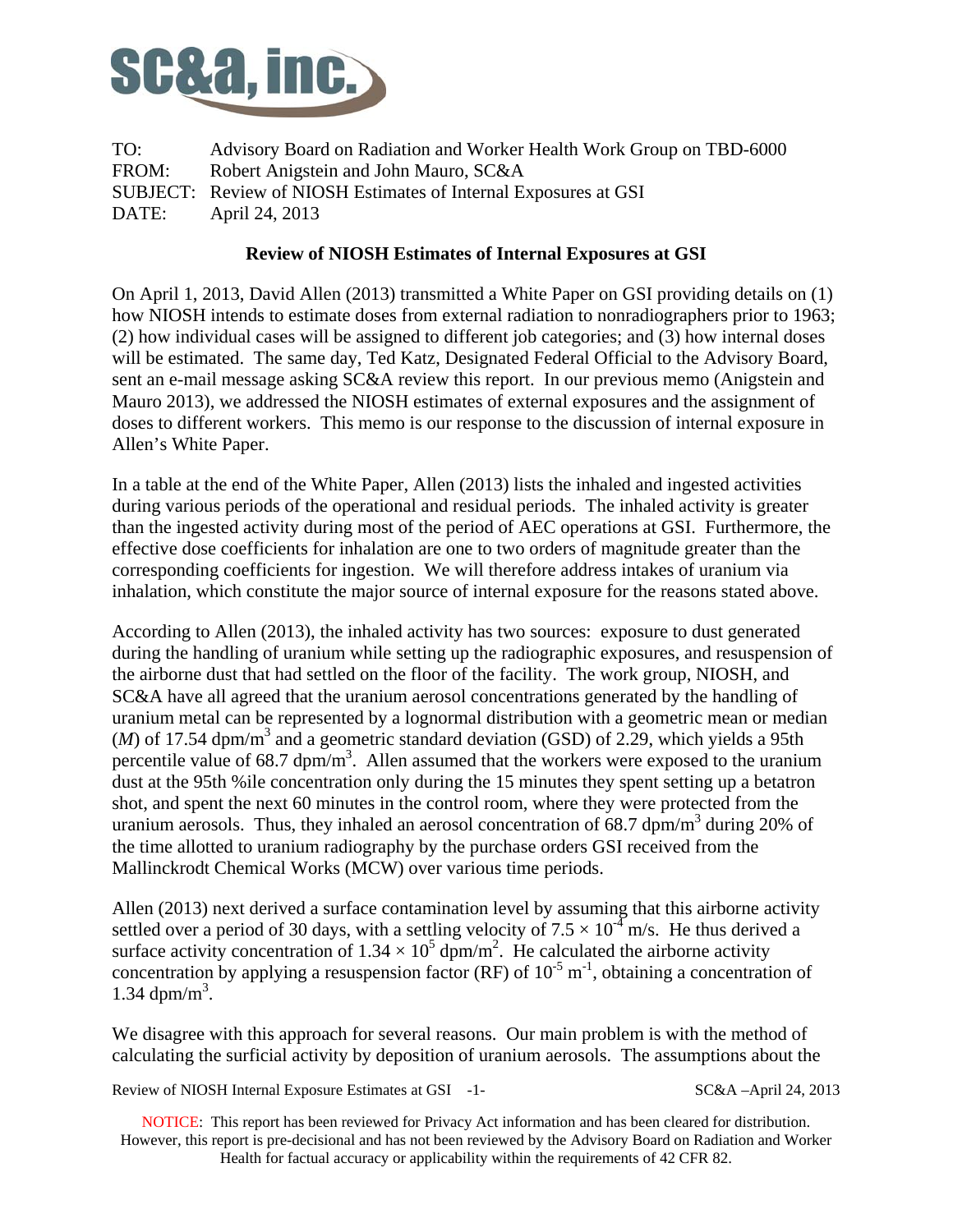deposition velocity and settling time are based on TBD-6000 (Allen 2011). However, these parameters and methods apply to a steady-state situation in which the aerosol generation is continuous and equilibrium between airborne and surficial activity concentrations is achieved over 30 days. In the case of GSI, the aerosol generation was highly intermittent and took place at unknown intervals. According to the MCW purchase orders, the uranium radiography was to be performed during the day shift on weekdays (presumably to avoid paying premium rates for night or weekend shifts). Assuming, as Allen does, 337.5 h/y of uranium radiography from  $1/1/1953$  until 6/30/1961, this work would take  $\sim$ 8.4 weeks if performed continuously, or an average of 6.75 h/week if performed intermittently, as is more likely. If, as Allen postulates, the uranium was handled for only 15 min per shot, then the generation was even more intermittent.

A 30-d settling period has two implications. If the dust were to settle for even one week (assuming weekly uranium radiography), the column of contaminated air would have to extend  $\sim$ 454 m above the floor, which is not possible, given that the betatron shooting room is  $\sim$ 10 m high. More important, workers would be exposed to the inhalation of this dust during the entire settling period. That is, they would be inhaling it for 65 h, the length of the average work week, following each uranium radiography campaign. If the campaigns took place weekly, or even monthly, the workers would be exposed to this concentration for the entire year. To put it succinctly, one cannot postulate a 30-d settling period without anyone breathing the initial dust concentration during this time.

We would like to propose an alternate approach which is consistent with the agreed-upon surrogate data and which avoids the problem discussed above. We assume that the upper bound to the uranium aerosol concentration during the operational period is given by the lognormal distribution discussed previously. This assumption does not require us to specify the mechanism by which this concentration is achieved and maintained. However, it is unrealistic to assume that workers would be exposed to the 95th percentile concentration during their entire work year. It would be more appropriate to utilize the entire distribution during dose reconstruction to all workers. This also avoids postulating the detailed duration of exposure of the betatron teams to handled uranium, since it is likely they would have spent some time in the betatron shooting room while the uranium was brought into and removed from the room, released from the crane, etc. This intake would be applicable to both betatron operators and other workers. The exposure of operators performing uranium radiography would actually be slightly less, since they would have some measure of protection in the control room. However, since the control room was not airtight, and since the workers would have tracked the uranium dust into the room while walking in and out, the degree of protection cannot be ascertained.

Although there is no simple method for calculating the inhaled activities from the entire lognormal distribution, an approximate value can be obtained from the arithmetic mean. Using this value, the inhaled intake during the operational period is estimated to be  $\sim$ 264 dpm/cal. day. In comparison, Allen (2013) estimates a range of  $15.01-34.37$  dpm/cal. day,<sup>1</sup> while Allen and Glover (2007) assigned inhaled intakes of 5.2–128 dpm/cal. day.

```
Review of NIOSH Internal Exposure Estimates at GSI -2- SC&A –April 24, 2013
```
1

 NOTICE: This report has been reviewed for Privacy Act information and has been cleared for distribution. However, this report is pre-decisional and has not been reviewed by the Advisory Board on Radiation and Worker Health for factual accuracy or applicability within the requirements of 42 CFR 82.

<sup>&</sup>lt;sup>1</sup> He lists the values as dpm/d; based on earlier DCAS reports, we assume this refers to dpm/ cal. day—we did not verify his calculations.